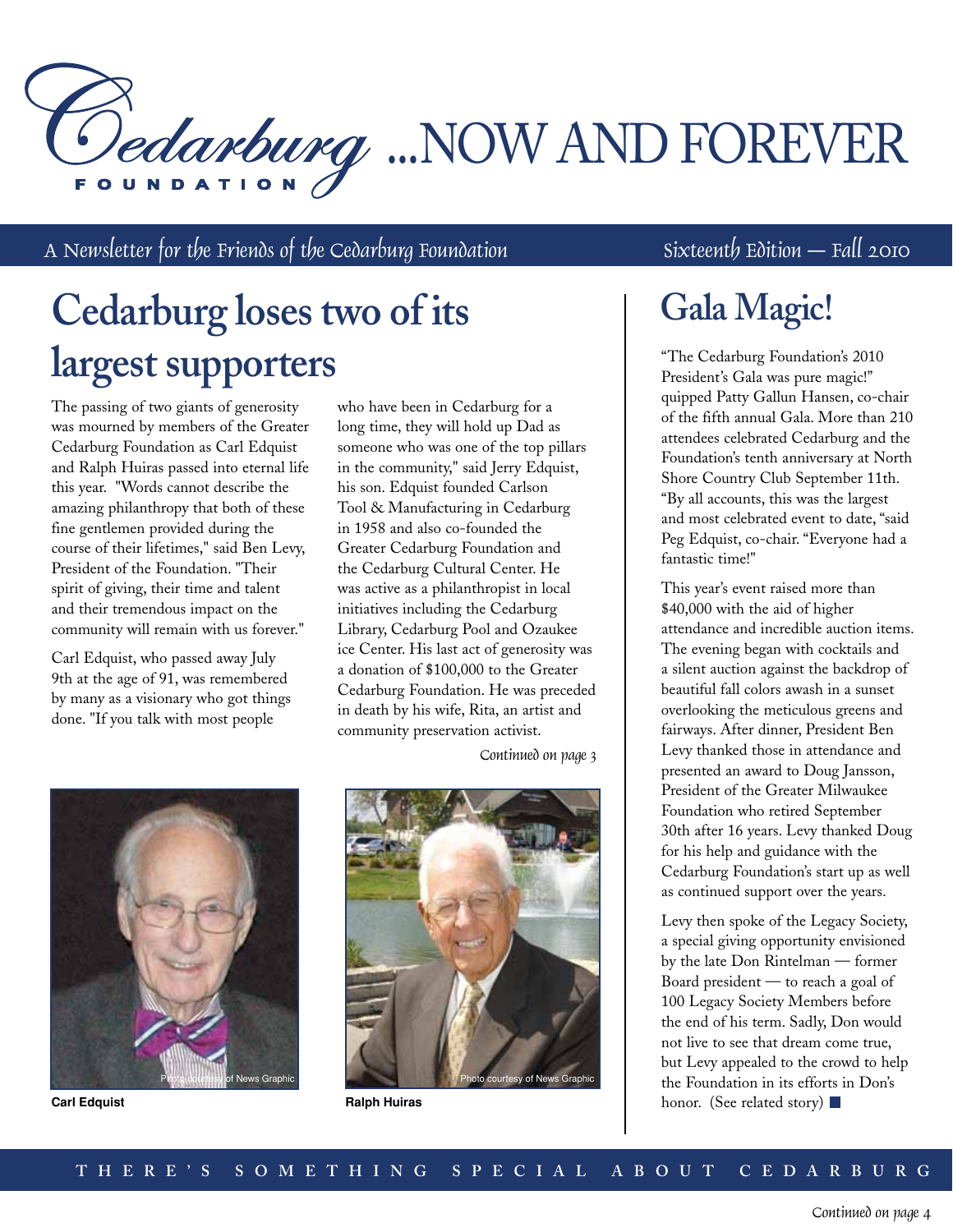### **2011 Annual Drive**

The Greater Cedarburg Foundation's Annual Fund drive for 2011 was officially launched last month with a letter sent to members of the community, according to Brain Collins, board drive. "We hope to raise more work in this fine community," Collins said. He added that people should watch for a letter in the received one. "It's a chance to contribute to the Foundation as you have in the past, or as a first time supporter," Collins said. "Please consider a gift to the Foundation." Collins explained the funds are put directly back into the community through worthwhile causes and organizations that receive grants, which have totaled more than \$125,000 in the past ten years. Among those organizations and groups that have received support are Riveredge Nature Center, the Honor Flight, Cedarburg Cultural Center, Family Sharing of Ozaukee County, Cedarburg Performing Arts Center Inc., Northshore Academy of the Arts, Revive the Rivoli, the Quilt Museum and many more.

"As you can see the funds you give to us are used to enhance the area by supporting and partnering with organizations throughout the community," Collins said. "Please asking for your support and give generously to improve and contribute to the positive impact we have on the Greater Cedarburg Area."

# **Biking Buddies the brainchild of local college student**

One of the more exciting new grants made in 2010 by the Greater Cedarburg Foundation was for a program called "Biking Buddies" conceived by Cedarburg native Rachael Lester. In May, the Foundation approved a grant of \$4,745.00 for Lester to purchase one of five "Duet" bikes manufactured in Germany that allow a disabled or elderly person to take a bike ride alongside a biking companion.

Lester got the idea for the program after a friend's disabled brother was able to purchase the \$5,000 bike with disability funds he received once he turned 18. "I felt bad the family had to wait until he was 18 to be able to purchase this bike for him, because the sad part is most kids love biking and so why not give them a chance to have one when they are 5 or 6 and they can ride it forever?" said Lester, a Junior at the University of Wisconsin - Madison. The problem, she discovered, was that the bikes are cost prohibitive for most people. Lester contacted the Greater Cedarburg Foundation for grant money and was assisted by Jedd Lapid, the GCF's liaison with the Greater Milwaukee Foundation. Lapid not only helped Lester write a grant, he connected her with Independence First, a non-profit organization dedicated to helping people with disabilities. Independence First agreed to help manage the program if Lester raised the funds. Lester also received grants from three GMF funds and several local organizations which enabled her to purchase five bikes for \$25,000.

The program began in June and four of the bikes are located in Cedarburg



**Special Duet bike enables a disabled or elderly person to enjoy a bike ride** 

where Lester has volunteers to provide rides to disabled people they find through a variety of sources, including Portal Industries. The bikes are stored in garage space donated by Jung Furniture and Local Motion bike store in Cedarburg has donated all maintenance services for the Duets. "I just want to tell everyone thank you because I was really discouraged at first but the Cedarburg Foundation was the connection that started it all and it grew from there," she said, adding she hopes to expand the service to the elderly next summer.

To date, the Greater Cedarburg Foundation made nearly ten grants in 2010 which total more than \$47,000. For more information on our grant process, please see our web site at www. cedarburgfoundation.org.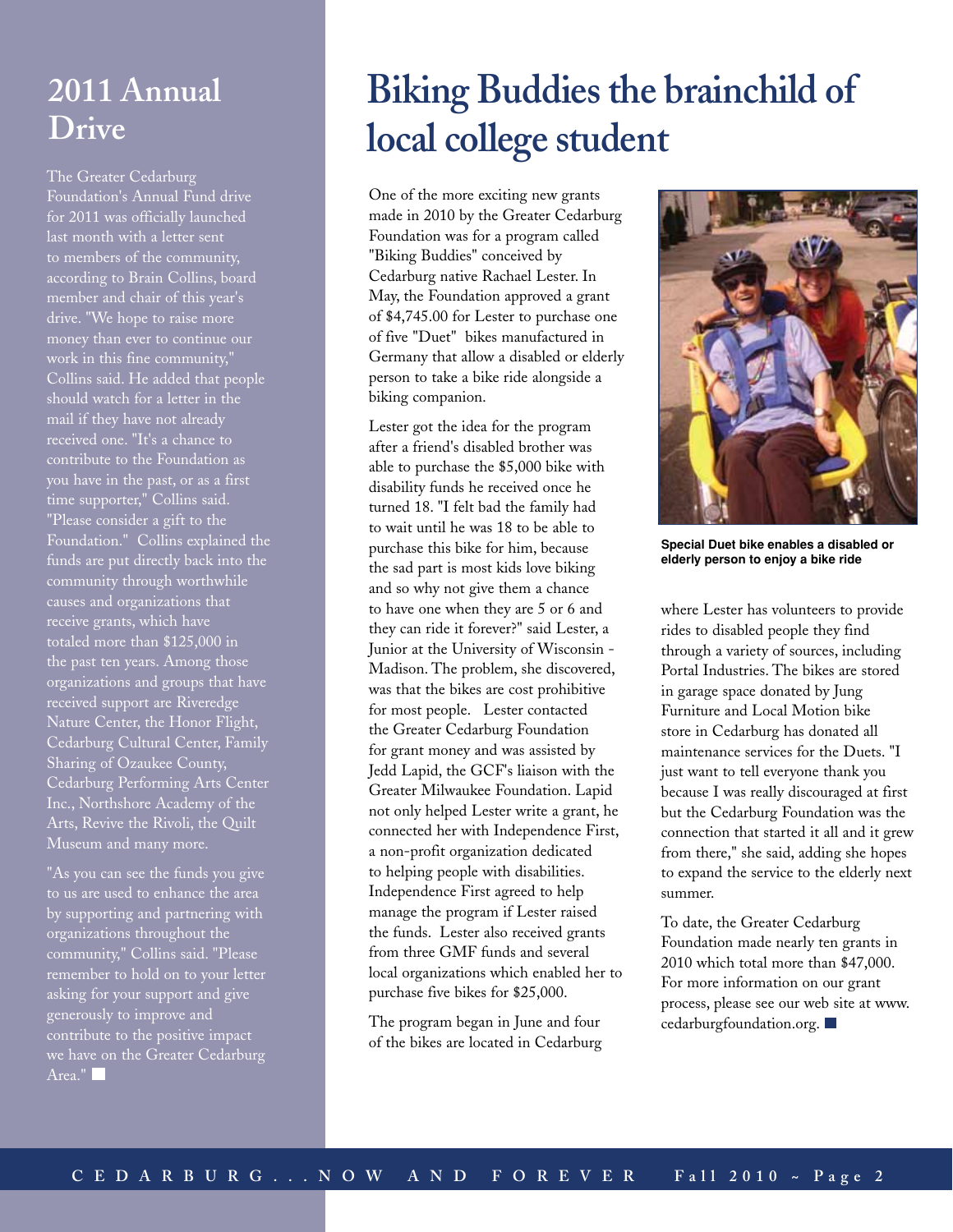# **Legacy Society Reaches 100**

More than 75 people gathered together at the Cedarburg Cultural Center November 9th to commemorate the achievement of reaching 100 members and more than \$1 million in commitments for the Legacy Society. The special giving option was created by Don Rintelman, former President of the Greater Cedarburg Foundation who died in 2006 just before taking office. "In an article published just a few weeks before his tragic death, Don was quoted as saying that he wanted to grow the Legacy Society to 100 members from 13, double the endowment, and have the Foundation be recognized as the 'go-to 'resource to help other community organizations," said Ben Levy, President of the Foundation. "Those of us who knew Don knew he had the capacity to envision great things and the determination and skill to accomplish what he envisioned."

At the event, Levy announced that the 100th Legacy Society member is Katie Rintelman Pipkorn, Don's daughter.



**Katie Rintelman Pipkorn, 100th Legacy Society Member**

Money was raised among members of the community to enlist Katie as a Legacy Society member. "The community has surrounded us during these last few years," Pipkorn said. "I am so grateful for all of the support

and love we have received." A commemorative plaque honoring Don Rintelman's efforts was given to Pipkorn, and a duplicate will be permanently displayed at the Cedarburg Cultural Center. ■

### **Cedarburg loses two of its largest supporters (from pg. 1)**

Ralph Huiras, an active member of the Foundation board until his death at age 92 on September 27th, was personal friends with Edquist and also seen as an unselfish civic-minded titan. "I don't think we'll ever know the scope of everything he has given," said Jerry Voigt, Foundation board member. Huiras was a practicing attorney for

more than 50 years and served as the Town of Cedarburg attorney for 42 years. He served with the FBI for a time before forming the Gerald & Huiras law firm in 1948 in Port Washington. He was also involved in banking and was a former member and chairman of the Ozaukee County Board of Supervisors. Among his philanthropic

activities was a donation of \$1.2 million to Columbia/St. Mary's Hospital for a drug treatment center, more than \$1 million to Marquette University and St. Francis Borgia Catholic Church \$500,000 to help build the Cedarburg Town Hall. He was preceded in death by his first wife Marianne and survived by his second wife Barbara.